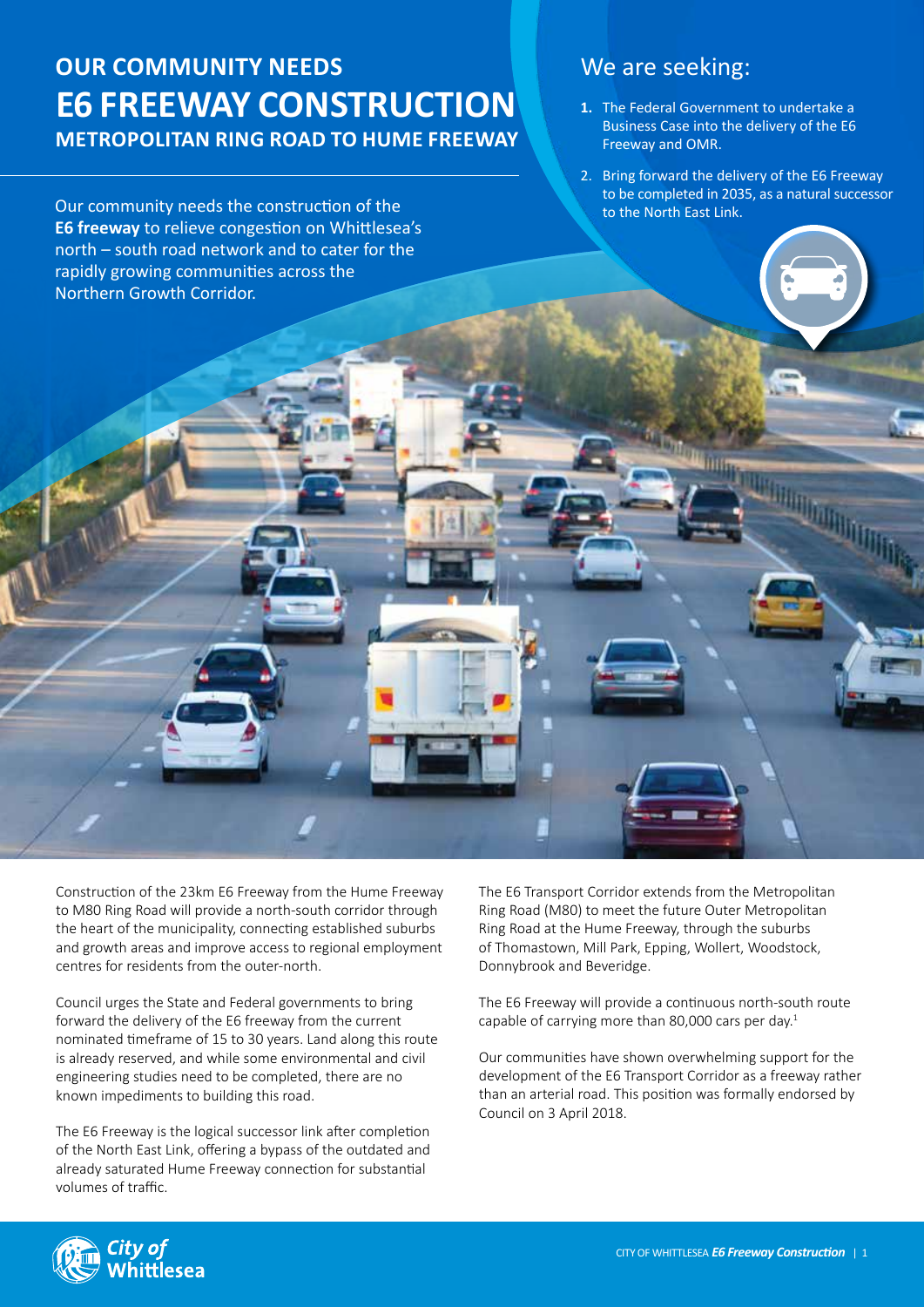### **Building E6 Freeway will:**

- Increase mobility for City of Whittlesea residents
- Provide an essential north-south road connection for residents living in and moving to areas in the Northern Growth Corridor (particularly Epping North, Wollert, Donnybrook, Kalkallo, Beveridge, Wallan)
- Significantly increase road capacity and reduce traffic congestion on arterial roads including Epping Road/High Street, Dalton Road, Edgars Road, Cooper Street, Plenty Road and Yan Yean Road
- Provide a designated route for heavy vehicle freight movements
- Service freight traffic movements to/from the BIFT and Melbourne Airport, thereby supporting the movement of domestic and international freight.

## **City of Whittlesea planning**

The E6 Freeway will connect future growth areas throughout the Northern Growth Corridor which is forecast to accommodate more than 260,000 people and at least 83,000 jobs.<sup>2</sup>

The City of Whittlesea's Council Plan identifies seven Future Directions based on an extensive community consultation process. The road improvement requested will directly assist each of these Future Directions, particularly "Accessibility in out and around our city".<sup>6</sup> The proposal is included in Council's Road and Public Transport Plan (2017) and also addresses Council's Integrated Transport Strategy (2014).<sup>7</sup> The State Government policy used as a guide relevant to this action includes the Victorian Road Safety Strategy 2013-2022 and the Towards Zero 2016-2020 Road Safety Strategy.

The 2017 Victorian Infrastructure Plan supports the OMR/ E6 Transport Corridor.<sup>8</sup> It advises that the build component is over the next 15-30 years and full implementation will be considered as part of future budgets.



## **Connecting the Northern Growth Corridor**

Whittlesea's communities are increasingly concerned by traffic congestion. The burden of significant traffic congestion and poor access to public transport means that many residents face a two hour commute to work.<sup>3</sup>

The Northern Growth Corridor will have a key role as an international and interstate gateway due to its connection with Melbourne Airport and the future Melbourne-Sydney-Brisbane rail line and Beveridge Intermodal Freight Terminal. The economic prosperity of this corridor will be directly reinforced by the E6 Freeway and its link to the Outer Metropolitan Ring Road.2

The E6 also holds the potential to become a vital connector between the east and southeast of Greater Melbourne and the northerly growth areas of our metropolitan region. E6 provides the possibility of linking-through from the east and southeast to our primary north-south inter-state corridor (the M31 Hume Freeway).

Currently, the M31 is the only viable freeway connection between northern Melbourne and the NSW state border. A new route that could connect from Melbourne's north and east through to NSW would constitute a vital national-level linkage for commercial, freight and other traffic.

The benefits of delivering the E6 are relatively clear already, but will expand substantially as the North East Link project is completed – delivering considerable additional traffic onto the M80, with much of that traffic likely to be oriented to onward (or in-bound) journeys between the M80 and northern Victoria or beyond. In this sense, the E6 is a logical successor link after completion of the Northeast Link – offering a bypass of the outdated and already-saturated Hume Freeway connection for substantial volumes of traffic.

#### **City of Whittlesea congestion**

We continually hear about the health and wellbeing impacts of long and frustrating commute times and social isolation directly from residents, in our community consultations and through our Annual Household Survey. This proposal to construct the E6 Freeway is a key element towards improving people's wellbeing and the liveability of our municipality by freeing up congested roads.

#### **Road user concerns**

#### **• Congestion on north-south roads**

There are currently around 183,000 vehicles travelling north-south through the City of Whittlesea each day along High Street/ Epping Road, Plenty Road, Dalton Road and Edgars Road. Plenty Road, High Street/Epping Road and Yan Yean Road are the only continuous north-south arterials. These roads have varying lane numbers, traffic management installations and connections, and are already operating beyond their capacity.

Plenty Road and High Street are carrying around 103,000 vehicles every day near the M80 Ring Road, with traffic volumes growing at a rate above the metropolitan average.

State Government are progressing major upgrades to Plenty Road and have recently announced upgrades to High Street/ Epping Road. While these upgrades will provide much needed relief to residents who spend hours stuck in traffic every day, an additional north-south route is required to connect booming new communities to the M80 Ring Road and Hume Freeway.

#### **• Connect key employment and education precincts** The E6 will accommodate employment growth within the Cooper Street Employment Precinct, the Melbourne Wholesale Market, The Northern Hospital and Epping Central Metropolitan Activity Centre. This precinct accommodates around 11,740 jobs (ABS Census 2016).4

The E6 also provides improved connections to community employment and education infrastructure including:

- o RMIT Bundoora
- o University Hill
- o South Morang Town Centre
- o Thomastown industrial precinct
- o High Street strip shopping centres and
- o future employment hubs in growth areas throughout the Northern Growth Corridor
- o Beveridge Intermodal Freight Terminal (BIFT).

#### **Population and growth**

Appropriate reference points for population growth relevant to the E6 project begin with the City of Whittlesea's own growth dynamic – with a 32% growth trajectory expected between 2020 and 2030 - and population rising from 235,000 residents toward some 311,000 residents during that period. Mitchell Shire on City of Whittlesea's northern border is expected to grow from around 47,000 residents at 2020 toward some 89,200 residents at 2030 (a growth trajectory of around 89%). Banyule held a population of around 135,000 residents at 2020, and this is expected to rise to some 149,000 residents at 2030 – representing growth of 10%.

Strong population and economic growth is also expected for the eastern and southeastern suburbs of Melbourne which would be serviced by an E6 connection- particularly for commercial and freight traffic. Meanwhile-NSW, ACT and Queensland growth is expected to add substantially to the inter-state travel demand the E6 would service.

## **Timing of Delivery**

Recent advice from Department of Transport suggests that a 2035 timeframe is likely for the E6.

With the North East Link expected to be open for traffic at around 2027, an immediate-term planning and policy development horizon is implied for the E6. For construction to begin around 2027, in rough concurrence with the winding-down of heavy construction for North East Link, a business case is needed immediately, ready to commence a detailed project planning process by 2024.

The E6 is of national-level significance. From certain perspectives, it could be designated a key inter-state and national-scale road corridor.

## **DEMAND:**

**80,000 cars** per day (2-ways) are expected on an E6 link at time of opening.

**CAPACITY: 4,000 cars** per hour freeway-standard capacity.

**ECONOMIC BENEFIT: \$2.25 billion** from delivery of the E6, based purely on potential travel time savings.